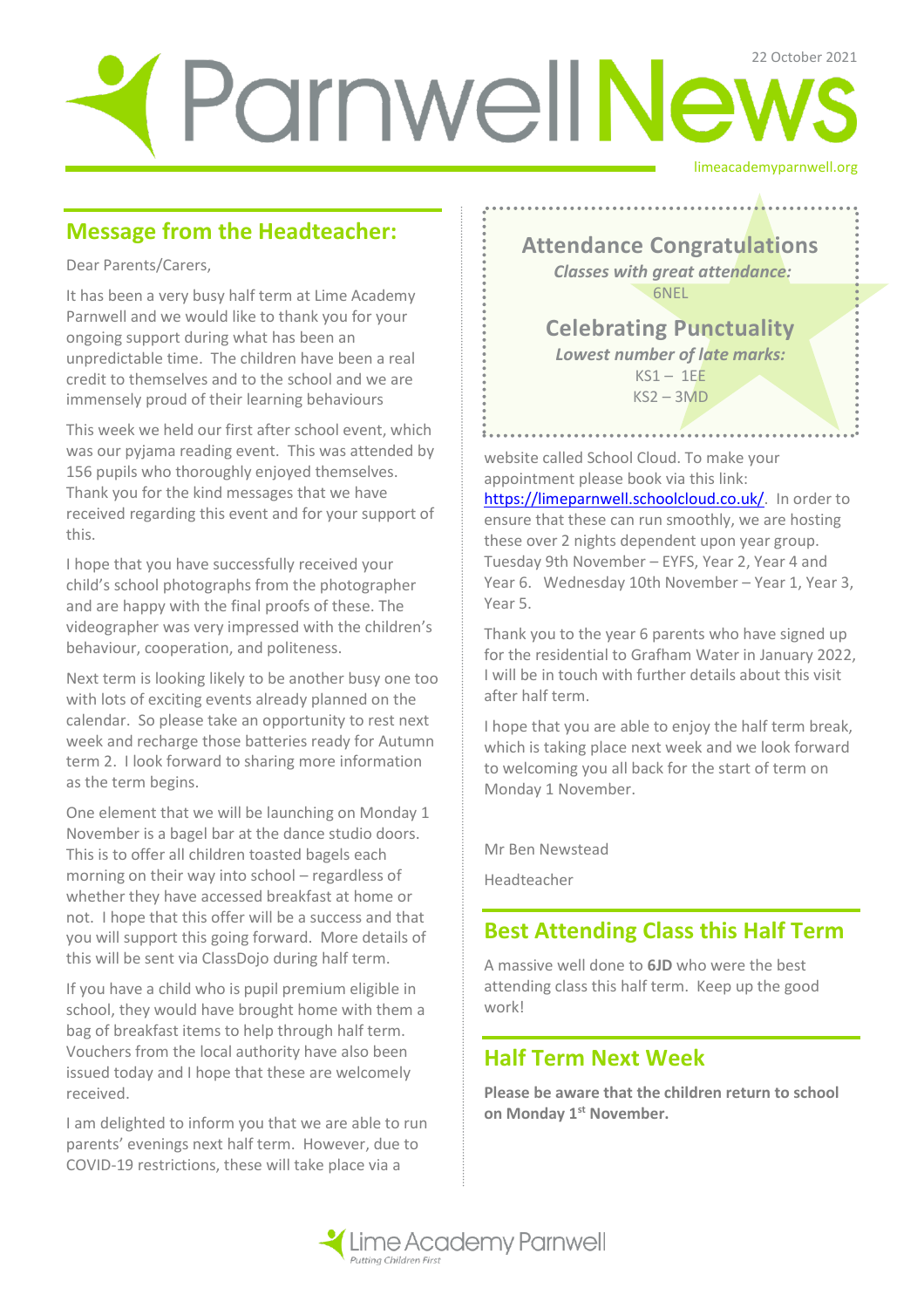# **The Royal British Legion Poppy Appeal**

From Monday 2 November until Wednesday 11 November, the poppy appeal boxes will circulate each classroom throughout the day. Children are welcome to bring money into school to support this appeal and to purchase merchandise. This image shows what is available:



Suggested donations set by the Royal British Legion are:

| Poppies                   | Any donation |
|---------------------------|--------------|
| Poppy zip pulls           | 50p          |
| Poppy key ring reflectors | 50p          |
| Poppy wristbands          | £1           |
| Poppy snap bands          | £1.50        |

# **Reading Pjama Night a Huge Success**

On Wednesday, Children were invited to come back to school in the evening in their Pjamas and to bring their favourite book. They were then able to read and share lots of different stories throughout the evening. The children enjoyed biscuits and hot chocolate whilst they were reading.











### **New Menu for Afterschool Club**

Our Afterschool Club provides children with a healthy snack each day. We have recently revised our Afterschool Club menu and we will now be serving snacks which include: 'Build your own wraps', Pizza and Salad, Beans/Eggs on Toast, Tuna/Veggie Pasta with Garlic Bread, and Fruit/Yoghurt for Pudding. We are sure the children will enjoy these new changes to the menu. The club runs from the end of the school day until 5:45pm. If you would like your child to attend Afterschool club, please visit the school office to complete an application form. Afterschool club costs £6.00 per day for the first child and £3.00 for siblings or £4.00 for first child and £2.00 for siblings who are entitled to benefit related Free School Meals.



#### **Dinner Menu**

On the week commencing,  $1<sup>st</sup>$  November, we start week 4 of the Dinner Menu

Lime Academy Parnwell Putting Children First